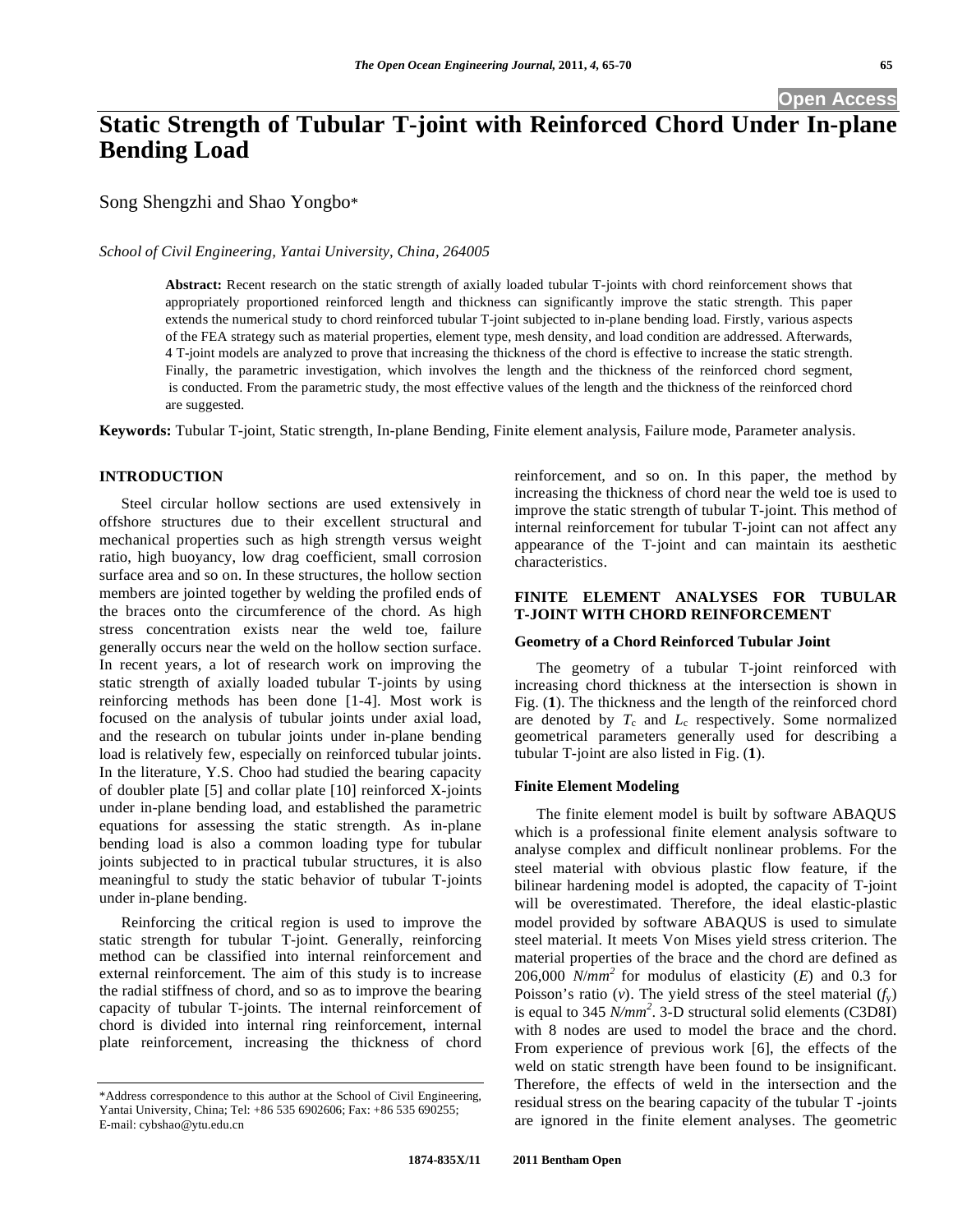

(a) un-reinforced model **Fig. (1)**. Geometrical model of tubular T-joint with chord un-reinforced and reinforced.



**Fig. (3).** Load and boundary condition of tubular T-joint.

nonlinear analysis is used throughout the analysis process. As the hot spot stress located at the weld, to obtain accurate numerical results and to increase computational efficiency, the mesh around the weld toe is refined while a relatively coarse mesh is used far away from the weld toe [7]. The approximate element size in the refine region is from 10mm to 20mm, and that in the coarse region is from 45mm to 60mm. The mesh of a typical T -joint is shown in Fig. (**2**). To avoid the local buckling of chord ends, two rigid plates are tied to the ends of chord (as shown in Fig. **3**). Both ends for the chord are assumed as hinge joint by restraining the middle lines of the two end rigid plates (as shown in Fig. **3**). The horizontal load is applied at a reference point which is located at the center of brace end. The reference point couples with the nodes at the brace end. The horizontal degree of freedom of the reference point is limited by using the displacement control method, and the degrees of freedom of the reference point in other directions are released. The horizontal displacement of the reference point is controlled to obtain the applied reaction force.

# **NUMERICAL ANALYSIS**

# **Comparison Between Reinforced Model and Un-Reinforced Model**

(b) reinforced model

The computational results of the reinforced models are compared with those of the un-reinforced models to verify that the above presented reinforcement method is effective to improve static strength of a tubular T-joint. The parameters of the reinforced and un-reinforced T-joint models are shown in Table 1. Where  $\beta$  is the brace-to-chord diameter ratio,  $2\gamma$ is the chord diameter-to-chord wall thickness ratio and  $\tau$  is the chord wall thickness-to-brace wall thickness ratio. The specimens are divided into two groups. The un-reinforced and reinforced models of each group have the same geometric dimensions and material properties. The models of the two groups have different values of the parameters to compare with each other. The values of  $\beta$  and  $\gamma$  are taken from the range of validity which is presented by CIDECT guide [8] arbitrarily. The lengths of chord and brace adopt 7.5*D* and 5*d* respectively. Two models of each group without and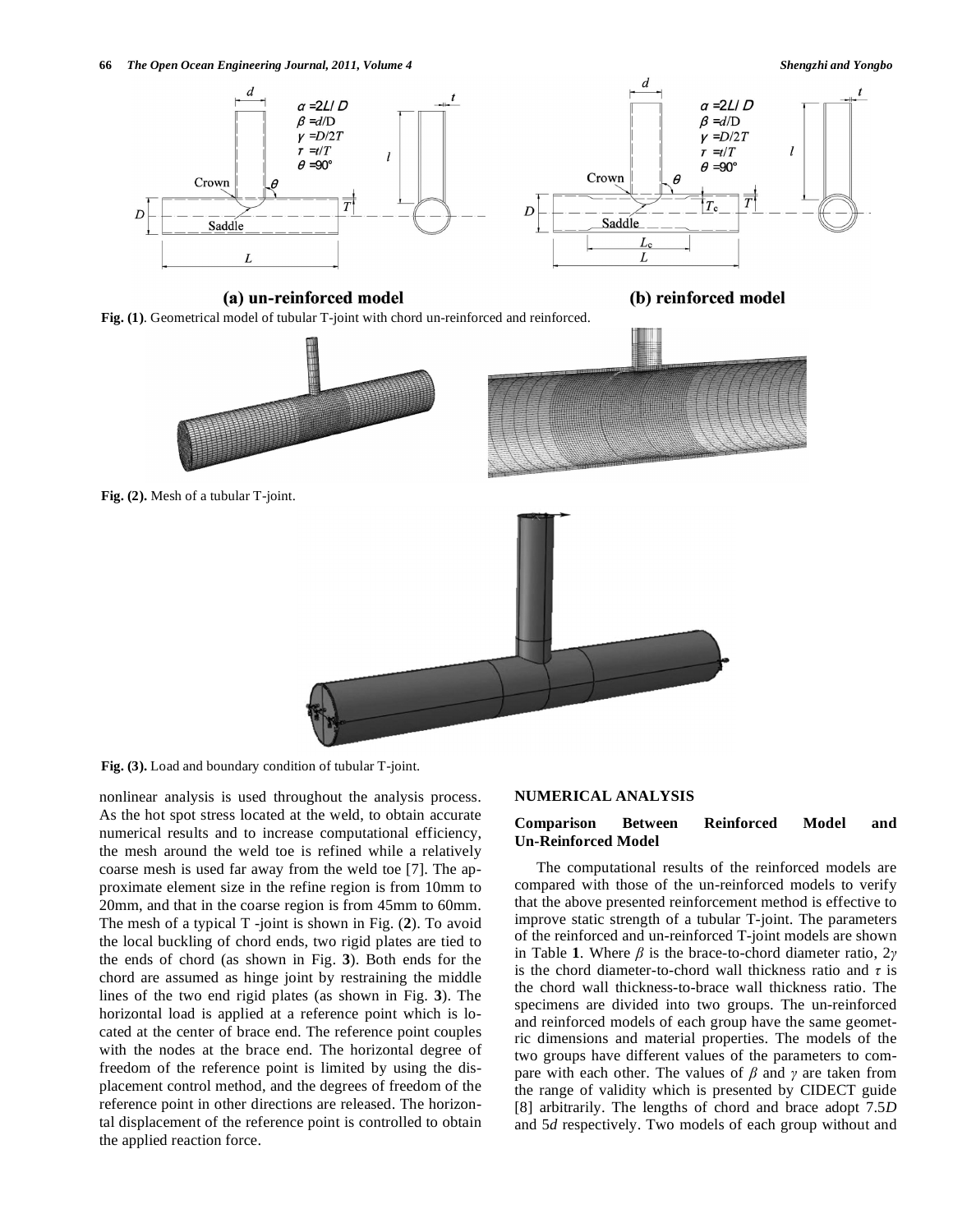| Model       | Type          | $D \times T \times L$<br>$(mm \times mm \times mm)$ | $d \times t \times l$<br>$(mm \times mm \times mm)$ | (d/D) | $2\gamma$<br>(D/T) | (t/T) | L <sub>c</sub> /d | $T_c/T$ |
|-------------|---------------|-----------------------------------------------------|-----------------------------------------------------|-------|--------------------|-------|-------------------|---------|
| Model $A_1$ | un-reinforced | $192 \times 6 \times 1440$                          | $57.6 \times 6 \times 230.4$                        | 0.3   | 16                 | 1.0   |                   |         |
| Model $A2$  | reinforced    | $192 \times 6 \times 1440$                          | $57.6 \times 6 \times 230.4$                        | 0.3   | 16                 | 1.0   | 2.5               | 1.8     |
| Model $B_1$ | un-reinforced | $500 \times 10 \times 3750$                         | $300 \times 10 \times 1200$                         | 0.6   | 25                 | 1.0   |                   |         |
| Model $B_2$ | reinforced    | $500 \times 10 \times 3750$                         | $300 \times 10 \times 1200$                         | 0.6   | 25                 | 1.0   | 2.0               | 1.5     |

**Table 1. Geometrical Parameters of Tubular T-Joint Models** 

with chord reinforcement are used to investigate the improvement of the static strength.

The moment-rotation curves of the four models are presented in Fig. (**4**). The horizontal displacement at the center of brace end plate is divided by the brace length to calculate the brace rotation  $(\phi)$ , and the value of moment  $(M)$  is equal to the applied force times the brace length. The deformation limit proposed by Yura [9], as defined by 80*f*y/*E*, is adopted to determine the ultimate strength of joints in the case that there is no pronounced peak load in the moment-rotation curve. From Fig. (**4**), it can be seen that the static strength of tubular T-joints are improved greatly by increasing the thickness of the chord. In Fig. (**4a**) and (**4b**), the brace end moments of the un-reinforced model  $A_1$  and the reinforced model  $A_2$  are 3.77kN.m and 5.99kN.m respectively, and the brace end moments of the un-reinforced model  $B_1$  and the reinforced model B<sub>2</sub> are 139.67kN.m and 229.5kN.m respectively. Therefore, compared to the un-reinforced model, the static strength of the reinforced model  $A_2$  has been increased by 58.8%, and for model  $B_2$  it has been increased by 64.3%, which indicate that increasing the thickness of chord can improve the bearing capacity of tubular T-joint subjected to in-plane bending load effectively. From Fig. (**4a**) and (**4b**), it can be seen that the slope of the reinforced model's curve is bigger than that of un-reinforced model in the elastic stage. Therefore, the stiffness of the reinforced model in chord radial direction is also improved due to the reinforcement.

# **Efficiency of Chord Reinforcement**

It is found from the above results that it is effective to improve the static strength of a tubular T-joint by increasing local chord thickness. To determine a reasonable size of the reinforcing length and thickness, the length and the thickness of the reinforced chord segment are used as two principal parameters in the efficiency of chord reinforcement study. The two parameters are normalized and denoted by  $L_c/d$  and  $T_c/T$  respectively. The lengths of the chord and the brace use consistent values of 7.5*D* and 4*d* respectively. The values of  $L_c/d$  and  $T_c/T$  are listed in Table 2. The two models in Table 1 are used for analysis in efficiency of chord reinforcement.

### **Table 2. Values of the Parameters**

| L/d                | T/T                |
|--------------------|--------------------|
| 1.5, 2.0, 2.5, 3.0 | 1.2, 1.5, 1.8, 2.0 |

From Fig. (**5a**) and (**5b**) it can be found that it is more effective to increase the value of  $T_c/T$  to improve the static strength of a tubular T-joint under in-plane bending load than to increase the value of  $L<sub>c</sub>/d$ . The brace end moment of tubular T-joint has almost no increase with the increase of  $L<sub>c</sub>/d$ . Therefore, the increase of  $L<sub>c</sub>/d$  has a slight effect to improve the static strength of a tubular T-joint under inplane bending load. In Fig. (**5a**), for a tubular T-joint with small value of  $\beta$ , the static strength increases gradually with the increase of  $T_c/T$ . When the value of the chord thickness ratio  $T_c/T$  is less than a certain value  $(T_c/T \le 1.5)$ , the static strength can be improved significantly by increasing the value of  $T_c/T$ . However, when the value of the chord thickness ratio  $T_c/T$  is bigger than 1.5, the failure mode has changed. Local buckling on the chord surface changes to yielding of brace at the intersection as shown in Figs. (**6c**) and (**6d**). The reason is that over-reinforcing the chord makes the reinforced chord segments very stiff. At this moment, it is not effective to improve the resistance of the Tjoints by increasing the value of  $T_c/T$  any further. For a tubular T-joint with large value of  $\beta$ , such critical value of  $T_c/T$ increases to be 1.8.



**Fig. (4).** Moment-rotation curves of tubular T-joints loaded by in-Plane Bending.

(b) Model B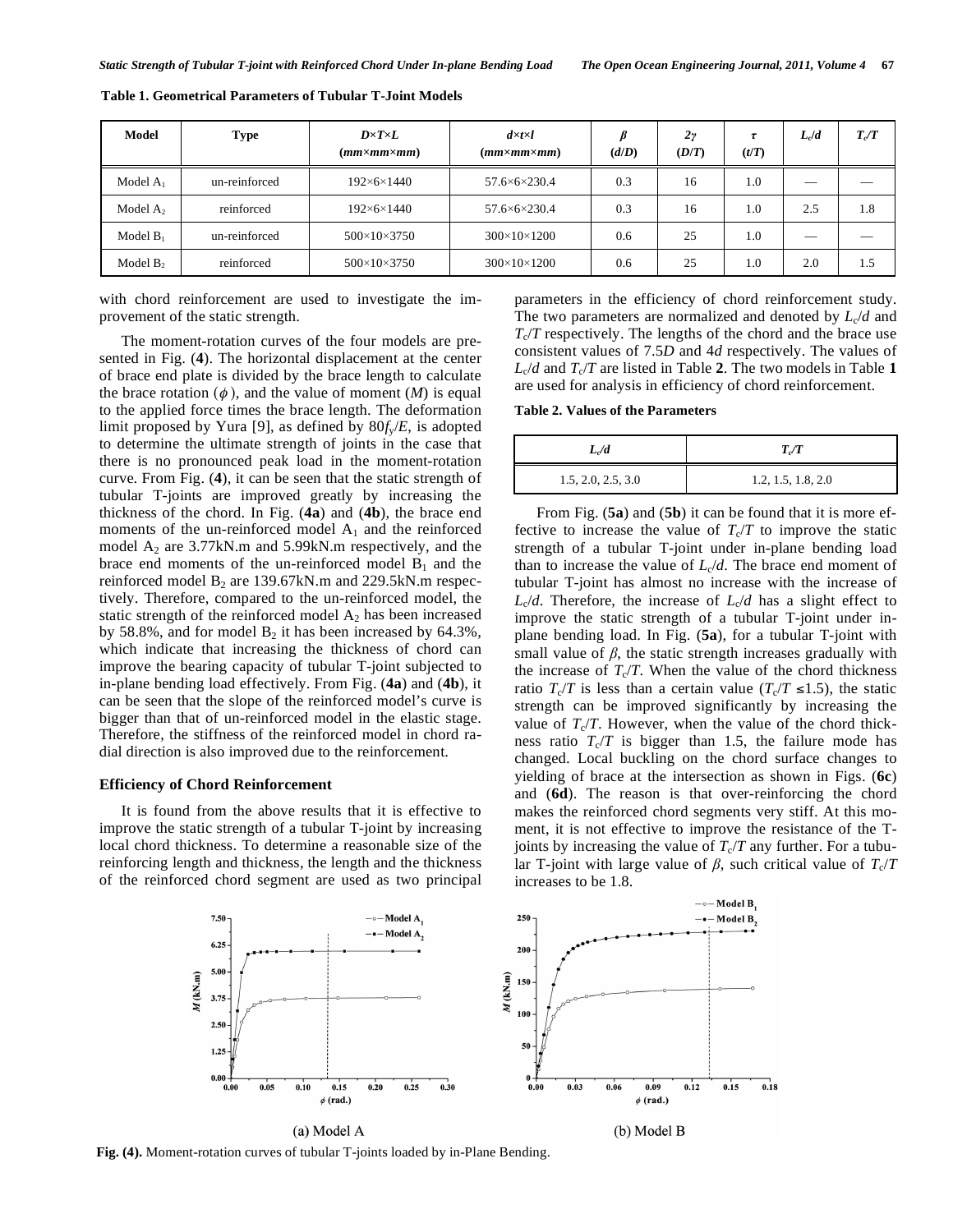

Fig. (5). Efficiency of the reinforced length and thickness.

**Fig. (6).** The deformation of tubular T-joint.

### **Failure Mode Analysis**

As shown in Fig. (**6a**), the un-reinforced tubular T-joint model fails in a form of local buckling on the chord surface around the brace and chord intersection. However, as shown in Fig. (**6b**), due to increasing the thickness of chord locally, the stiffness of chord in the radial direction has been improved. The deformation of the chord surface decreases gradually with the increase of  $T_c/T$ . The brace at the intersection performs as yielding gradually. When the value of  $T_c/T$ exceeds a certain critical value, the deformation on the chord surface around the weld toe becomes quite small (as shown in Fig. (**6c**) and (**6d**)), and the brace near the intersection fails in a form of yielding completely since the present reinforced chord segment becomes much stronger.

#### **Parametric Analysis**

Based on the above analysis, it can be found that the influence of  $T_c/T$  for improving the static strength of a tubular T-joint is greater than that of  $L<sub>c</sub>/d$ . To investigate the effect of some geometrical parameters and  $T_c/T$ , parametric study is carried out. Geometrical parameters (i.e., the thickness of chord *T*, the brace/chord diameter ratio  $\beta$ , the chord diameter/thickness ratio  $2\gamma$ ) and  $T_c/T$  are used as parameters in the parametric study. The values of these parameters are listed in

Table **3**. Additionally, the reinforced chord length ratio  $(L_c/d)$ and the brace/chord thickness ratio (*t*/*T*) are consistent, and the values are 2.5 and 1.0 respectively. The lengths of the chord and the brace still use consistent values of 7.5*D* and 4*d* respectively.

### **Table 3. Values of the Parameters**

|                     |                | T/T                | T(mm)     |
|---------------------|----------------|--------------------|-----------|
| 0.3, 0.45, 0.6, 0.8 | 10, 16, 25, 35 | 1.2, 1.5, 1.8, 2.0 | 6, 10, 15 |

As shown in Fig. (**7**), when the value of the chord thickness ratio  $(T_c/T)$  is less than a certain value  $(T_c/T \le 1.5)$ , the chord thickness ratio  $(T_c/T)$  has a basically linear effect on the improvement of the static strength of a tubular T-joint under in-plane bending load. If the value of  $T_c/T$  exceeds a critical value, increasing the value of  $T_c/T$  has no effect to improve the in-plane bending capacity of a tubular T-joint.

Fig. (**8**) and Fig. (**9**) show that it has small effect on improving the in-plane bending capacity of a tubular T-joint with small values of  $\beta$  and  $\gamma$  by increasing the value of  $T_c/T$ . The reason is that a smaller value of  $\beta$  means that the brace is very thin when compared with that of the chord diameter and a small value of  $\gamma$  means that the thickness of the chord is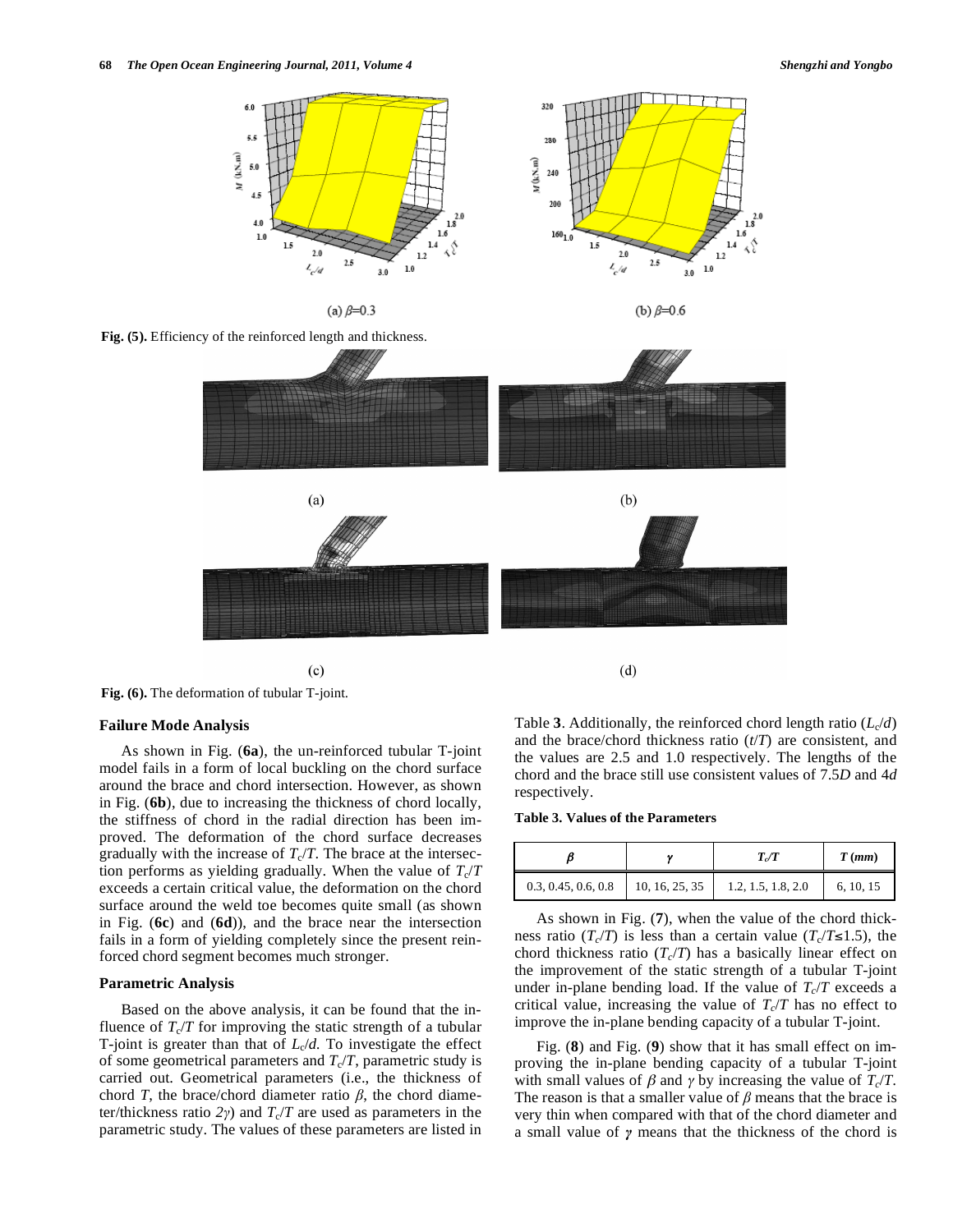

**Fig. (7).** Effect of chord thickness ratio  $T_c/T$  on the in-plane bending capacity ( $\beta = 0.3$ ,  $\gamma = 16$ ).



Fig. (8). Effect of  $\beta$  on the in-plane bending capacity (*T*=10,  $\gamma$ =25).



**Fig.** (9). Effect of  $\gamma$  on the in-plane bending capacity (*T*=10,  $\beta$ =0.6).

very large when compared with that of the radius, the stiffness in the radial direction of the chord is relatively larger, therefore, the failure modes both perform as local buckling in the brace, as shown in Fig. (**6c**) and (**d**). It also can be observed clearly from Fig. (**8**) and Fig. (**9**).

In Fig. (8), when the value of  $\beta$  is less than 0.3, the critical value of  $T_c/T$  is 1.5. When a tubular T-joint with large value of  $\beta$  (0.3 \less 0.5), the critical value of  $T_c/T$  is 1.8. When the value of  $\beta$  is more than 0.5, the critical value of  $T_c/T$  increases gradually with the increase of  $\beta$ . The static strength of a tubular T-joint under in-plane bending load increases remarkably with the increase of  $\beta$ . When the value of  $\beta$  is relatively larger, the static strength of a tubular Tjoint can be improved significantly by increasing the value of  $T_c/T$ . However, increasing the value of  $T_c/T$  is not effective to improve the static strength of a tubular T-joint with a small value of  $\beta$ .

As shown in Fig.  $(9)$ , the effect of parameter  $\gamma$  on the inplane bending capacity of a tubular T-joint can be seen as a linear relationship approximately. The increase of  $\gamma$  can improve the in-plane bending capacity of tubular T-joint significantly. Similarly, parameter  $\gamma$  has the same effect as parameter  $\beta$  on the in-plane bending capacity of tubular Tjoint. When parameter *y* takes a small value, it has small influence on improving the static strength by increasing the value of  $T/T$ . However, the increasing efficiency is significant with a large value of *γ*.

# **CONCLUSIONS**

Based on the finite element analysis and parametric study on tubular T-joints with chord reinforcement, if the geometry parameters of a tubular T-joint are in a certain range  $(0.3 \leq \beta \leq 0.8; 10 \leq \gamma \leq 35)$ , the following conclusions can be drawn.

- (1) Increasing chord thickness locally is effective to improve the static strength of a tubular T-joint under inplane bending load.
- (2) It is more effective to increase the value of  $T_c/T$  to improve the static strength of a tubular T-joint under in-plane bending load than to increase the value of  $L_c/d$ .
- (3) The value of  $T_c/T$  should be in a certain range. Otherwise, it is not effective to improve the static strength of the tubular T-joints by increasing the value of  $T_c/T$ any further. For a tubular T-joint with small value of  $\beta$ ( $\beta \le 0.3$ ), the critical value of  $T_c/T$  is 1.5. For a tubular T-joint with large value of  $\beta$  (0.3 $\leq \beta \leq 0.5$ ), the critical value of  $T/T$  is 1.8. For a tubular T-joint with a larger value of  $\beta$  ( $\beta \ge 0.5$ ), the critical value of  $T_c/T$  increases gradually with the increase of  $\beta$ .
- (4) When the values of  $\beta$  and  $\gamma$  are relatively larger, increasing the value of  $T_c/T$  can improve the static strength of a tubular T-joint greatly. However, the increasing efficiency is not obvious with small values of  $\beta$  and  $\gamma$ .

#### **REFERENCES**

- [1] Y. B. Shao, "Study on reinforcing methods for welded tubular joints structures", *J. Yantai Univ* (Natural Science and Engineering Edition), vol. 22, no. 4, pp. 312-320, 2009.
- [2] M. M. K. Lee, and A. Llewelyn-Parry, "Offshore tubular T-joints reinforced with internal plain annular ring stiffeners", *J. Struct. Eng.* ASCE., vol. 130, no. 6, pp. 942-951, 2004.
- [3] T. Li, Y. B. Shao, and J. C. Zhang, "Study on static strength of tubular joints reinforced with horizontal inner plate", *Steel Construct,* vol. 24, no. 123, pp. 25-29, 2009.
- [4] Y. B. Shao, J. C. Zhang, Z. H. Qiu, and J. J. Shang, "Strength analysis of large-scale multiplanar tubular joints with inner-plate reinforcement". *Int. J. Space Struct.*, vol. 24, no. 3, pp. 161-177, 2009.
- [5] Y. S. Choo, J. X., Liang, G. J. van der Vegte and J. Y. R. Liew. "Static strength of doubler plate reinforced CHS X-joints loaded by